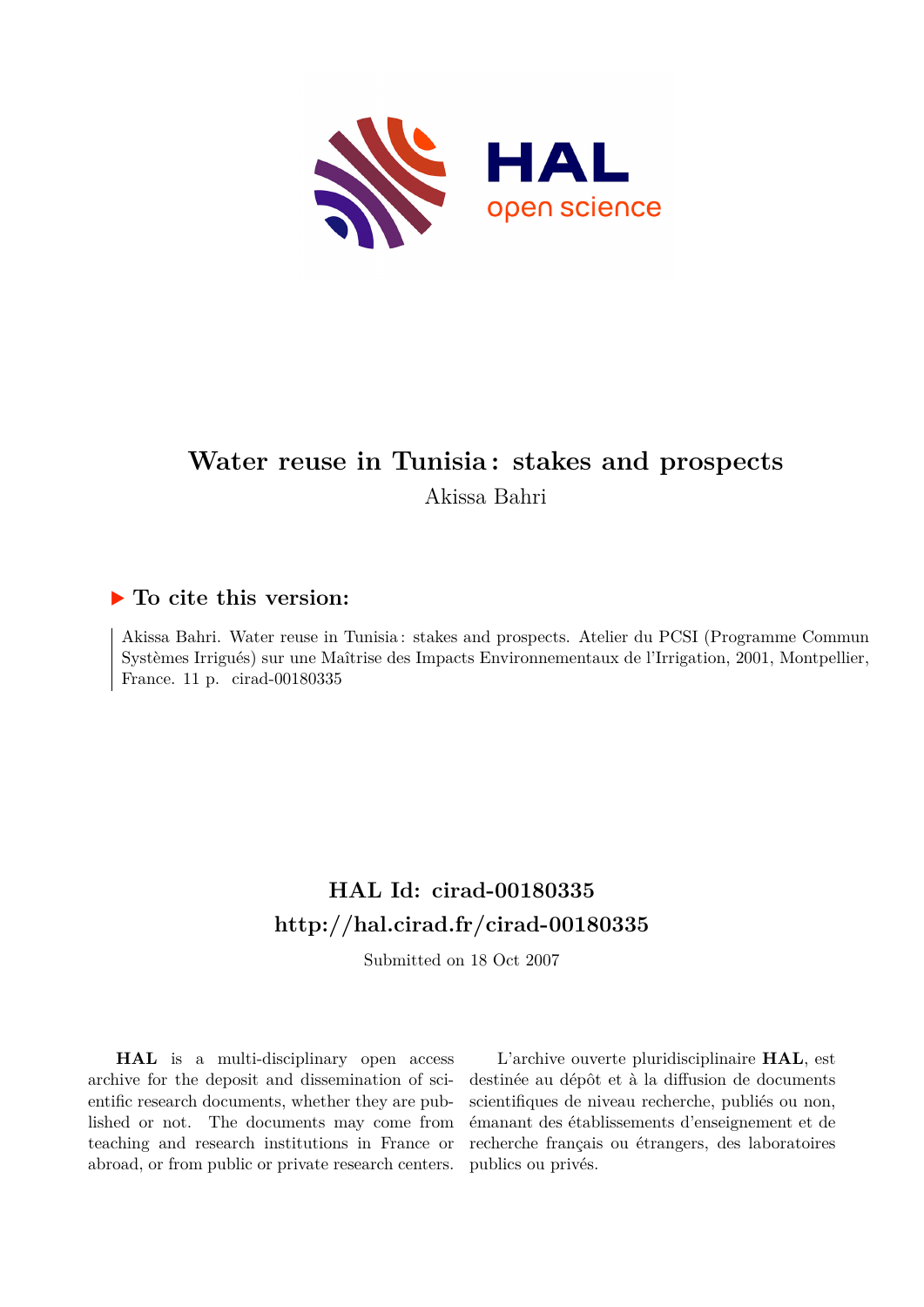Serge Marlet et Pierre Ruelle (éditeurs scientifiques), 2002. Vers une maîtrise des impacts environnementaux de l'irrigation. Actes de l'atelier du PCSI, 28-29 mai 2002, Montpellier, France. CEMAGREF, CIRAD, IRD, Cédérom du CIRAD.

# **Water reuse in Tunisia: stakes and prospects**

#### Akissa BAHRI\*

\* National Institute for Research on Agricultural Engineering, Water and Forestry, BP 10, Ariana 2080, Tunisia

#### **Abstract**

Water reuse in Tunisia: Stakes and prospects. In the arid and semi-arid region, countries like Tunisia are facing increasingly serious water shortage problems. According to forecasts, increased domestic and industrial water consumption by the year 2020 may cause a decrease in the volume of fresh water available for Tunisian agriculture. It is therefore important to develop additional water resources as well as protect the existing ones. One way to cope with these problems is to reuse wastewater in agriculture. Therefore and before launching the water reuse policy, a research program was undertaken at the beginning of the 1980s. The objectives of the work were to characterize wastewater chemical and biological composition, to establish impacts of wastewater application on the water-soil-plant system, and to evaluate the long-term changes in soil properties connected to irrigation practices. The results showed the feasibility of water reuse provided that some precautions are taken. A national reuse policy has thus been elaborated and implemented, and water reuse was made an essential component of the Tunisian national water resources strategy. Reuse is up to now mainly practiced for crop irrigation and irrigation of recreational facilities, such as golf courses. Other reuse opportunities such as groundwater recharge are screened. In this paper, the water reuse achievements are presented. This is done by reviewing the last decades' research results and the overall reuse framework. Stakes and prospects are also presented.

#### **Résumé**

Réutilisation des eaux usées en Tunisie : enjeux et perspectives. Dans les régions arides et semi-arides, des pays tels que la Tunisie font face à des problèmes croissants de déficit en eau. Selon les prévisions, une augmentation de la consommation de l'eau à des fins domestiques et industrielles vers l'an 2020 risque d'entraîner une diminution du volume d'eau disponible pour le secteur agricole. Il est par conséquent important de développer de nouvelles ressources en eau ainsi que de protéger celles qui existent. La réutilisation agricole des eaux usées est un des moyens de faire face à ces problèmes. A cet effet et avant de passer au stade d'une exploitation à grande échelle, un programme de recherche a démarré depuis 1980 sur ce sujet. L'objectif de ce travail était de déterminer les conditions d'utilisation agricole des eaux usées traitées tenant compte de leur composition physico-chimique et biologique, des impacts de l'application d'eaux usées sur le système eau-sol-plante, et d'évaluer les effets à long-terme de leur application sur les propriétés du sol tenant compte des pratiques d'irrigation. Les résultats obtenus ont montré la faisabilité de la réutilisation des eaux usées moyennant des précautions d'emploi. Une politique nationale de réutilisation des eaux usées a ainsi été élaborée et mise en place. La réutilisation des eaux usées est devenue une composante essentielle de la stratégie nationale des ressources en eau. Les eaux usées sont essentiellement utilisées à des fins agricoles et pour l'irrigation d'espaces récréationnels tels que les terrains de golf. D'autres opportunités de réutilisation des eaux usées telles que la recharge de nappes sont à l'étude. Les principaux résultats de recherche obtenus durant les dernières décades, le cadre général de la réutilisation des eaux usées ainsi que les enjeux et les perspectives sont présentés dans ce papier.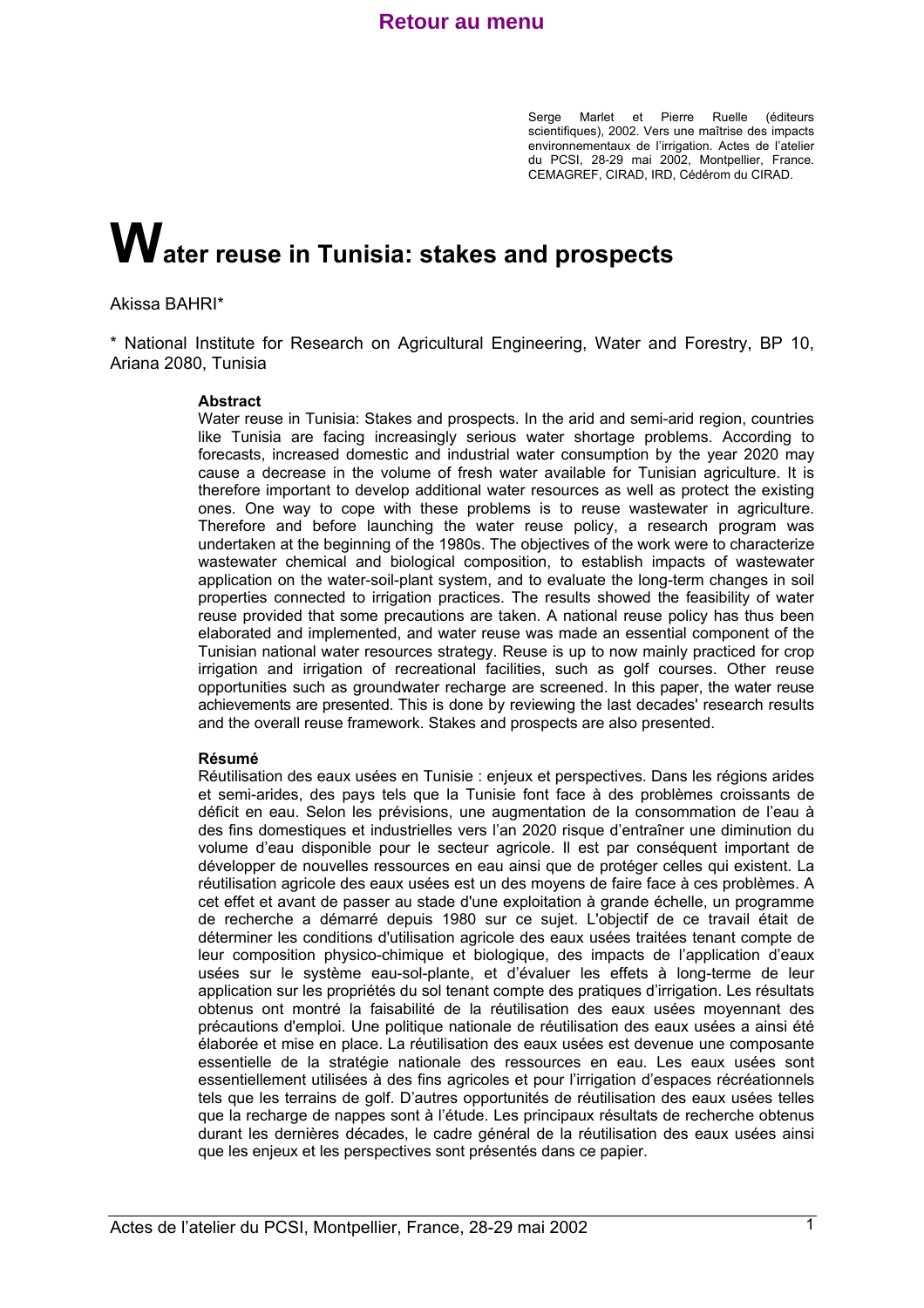# **Introduction**

In the arid and semi-arid region, countries such as Tunisia are facing increasingly more serious water shortage problems. Problems of water scarcity will intensify because of population growth, rise in living standards, and accelerated urbanization which threaten the water supply in general and agriculture in particular and lead to both an increase in water consumption and pollution of water resources. Continuing increase in demand by the urban sector has led to increased utilization of fresh water for domestic purposes, on the one hand, and production of greater volumes of wastewater, on the other. Agriculture in competition with other sectors will face increasing problems of water quantity and quality considering increasingly limited conventional water resources and growing future requirements and a decrease in the volume of fresh water available for agriculture. Around the cities of the region, competition with other sectors often makes water the main factor that limits agricultural development. Policy makers have then been compelled to develop additional water resources as well as to preserve the existing ones. Reclaiming water is among various measures designed to encourage integrated and efficient management and water use was therefore made an important component of the national water resources strategy. To strengthen the development and utilization of reclaimed water, research work was carried out. The main research results related to the agricultural use of reclaimed water are presented in this paper as well as the overall water reuse framework.

## **Water resources and wastewater characteristics**

#### **General**

Tunisia extends from the Mediterranean coast in the North to the Sahara desert in the South and its total surface area is 164 150 km<sup>2</sup>. The Tunisian coastline extends over 1300 km. Average annual rainfall is around 594 mm in the North, 289 mm in the Centre, and 156 mm in the South. The annual precipitation in Tunisia is on average equal to 37 billion  $m^3$ . The annual evaporation varies between 1300 mm in the north to about 2500 mm in the south. The water resources are about 4.7 billion  $m^3$  of which 2.7 billion  $m^3$  are from surface water and 2 billion m<sup>3</sup> from groundwater. The volume of water brought on-line during the terms of the Eighth Economic, Social, and Development Plan (1997) was about 3100 million  $m<sup>3</sup>$  $(Mm<sup>3</sup>)$ , i.e., 66% of the potential water resources, from large dams, hillside-dams, open shallow wells, deep tubewells, and springs. The country's five-year development plans emphasize water reuse and water harvesting. Reclaimed water is now a part of Tunisia's overall water resources balance (Table I) (Bahri, 1998b). It is actually considered as an additional water resource and as a potential source of fertilizing elements (UNDP, 1987a). Water reuse has been made an integral part of overall environmental pollution control and water management strategy. It is also considered as a complementary treatment stage and consequently, as a way of protecting coastal areas, water resources, and sensitive receiving bodies.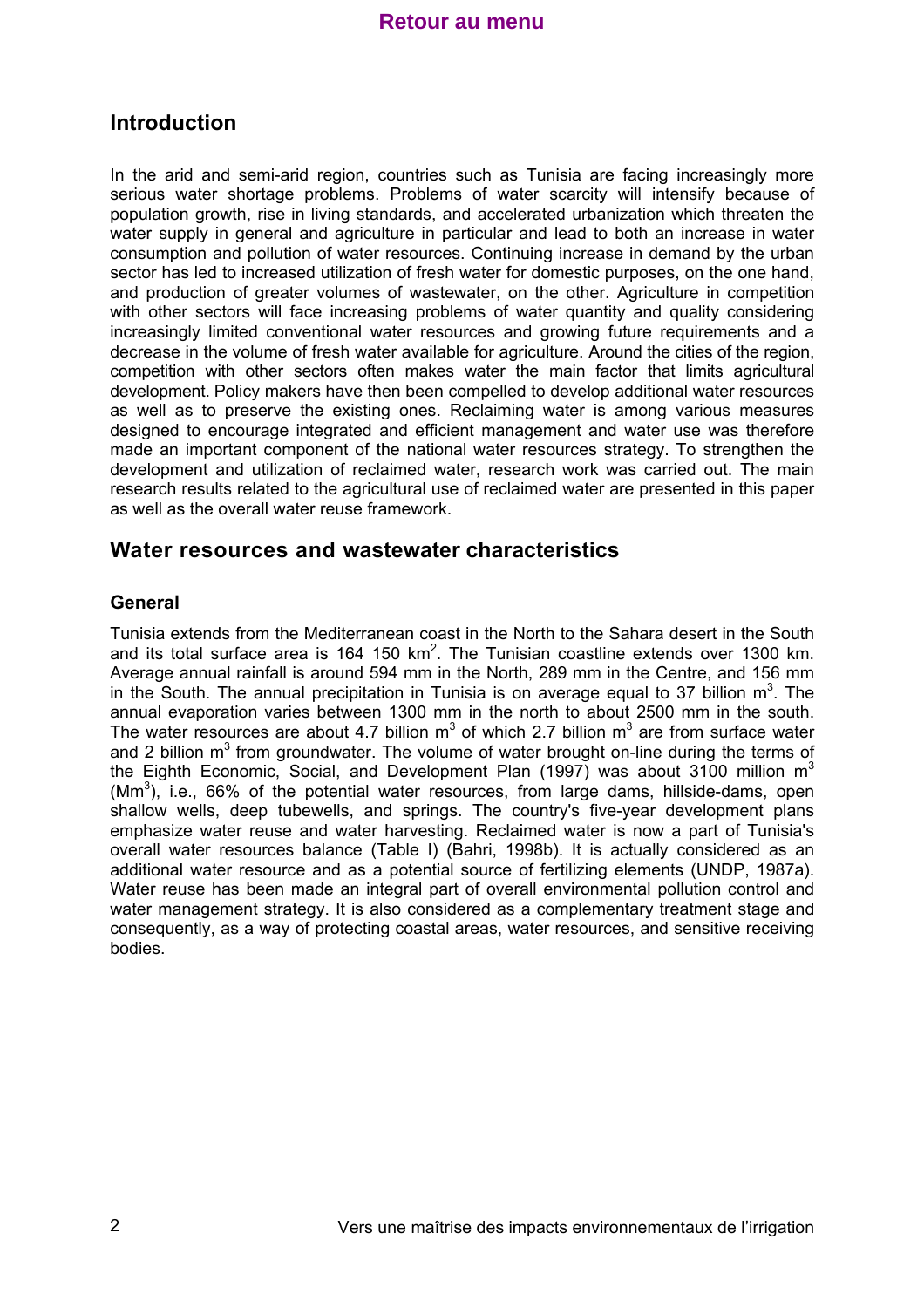|                         | 1996    |         | 2010     |         | 2020     |         | 2030     |       |
|-------------------------|---------|---------|----------|---------|----------|---------|----------|-------|
|                         | А       | B       | A        | В       | A        | B       | A        | в     |
| Large dams              | 1 340   | 871     | 1800     | 1 170   | 750<br>1 | 1 1 3 8 | 1 750    | 1 138 |
| Hillside-dams and lakes | 65      | 59      | 100      | 50      | 70       | 35      | 50       | 45    |
| Tubewells and springs   | 997     | 997     | 1250     | 1 150   | 250<br>1 | 1 000   | 1 250    | 1 000 |
| Open wells              | 720     | 720     | 720      | 720     | 720      | 620     | 720      | 550   |
| Reclaimed water         | 120     | 120     | 200      | 200     | 290      | 290     | 340      | 340   |
| Desalinated water       | 7       |         | 10       | 10      | 24       | 24      | 49       | 49    |
| Total                   | 3 2 4 9 | 2 7 7 4 | 080<br>4 | 3 3 0 0 | 4 104    | 3 107   | 159<br>4 | 3.122 |

#### **Table I. Accessible (A) and available (B) water in Tunisia (Mm<sup>3</sup> /yr) for different timehorizons (Ministry of Agriculture, 1998)**

## **Wastewater treatment and characteristics**

Most residents of large urban centres have access to adequate sanitation systems and the wastewater treatment facilities generally follow conventional designs. The sanitation coverage in the sewered cities is about 78%; this rate, related to the whole urban population (5.8 million), is 61%. Concerning industry, compliance with the Tunisian standards (INNORPI, 1989a) to discharge wastewater into the sewerage system is required. So, preliminary treatment plants to fulfil the discharge requirements stated in the regulations must be implemented. Subsidies are given to equip industrial units with pre-treatment processes.

Of the 240 Mm<sup>3</sup> of wastewater discharged annually, 140 Mm<sup>3</sup> (58%) are treated in 61 treatment plants (WWTP) of which around 41 have a daily capacity less than 3500 m<sup>3</sup> and 10 above 10 000 m<sup>3</sup>, Choutrana being the largest with 120 000 m<sup>3</sup>/d. Five treatment plants are located in the Tunis area, producing about 62 Mm<sup>3</sup>/yr or 54% of the country's treated effluent. Several of the plants are located along the shoreline to protect coastal resorts and prevent sea pollution. Municipal wastewater is mainly domestic (about 88%) and processed biologically up to a secondary treatment stage. The treatment processes vary from plant to plant depending on wastewater origin and on local conditions. Out of 61 treatment plants, 44 are based on activated sludge (medium or low rate), 3 on trickling filters, 14 on facultative or aerated ponds. Sanitation master plans have been designed for several towns. The annual volume of reclaimed water is expected to reach 290  $\text{Mm}^3$  in the year 2020. The expected amount of reclaimed water will then be approximately equal to 18% of the available groundwater resources and could be used to replace groundwater currently being used for irrigation in areas where excessive groundwater mining is causing salt-water intrusion in coastal aquifers.

There are, however, some constraints related to reclaimed water quantity and quality:

Reclaimed water is consistent with the Tunisian standards regarding water quality required for agricultural reuse (INNORPI, 1989b). However, salinity and the microorganisms content are the two major constraints related to secondary effluent quality. Reclaimed water is often salt-affected (Table II) due to sea- or groundwater seepage into the sewerage network, to the plant location (near a salty lake), and to industrial activities. This salt load limits the range of crops to irrigate and the benefits related to water reuse, and may affect the soil chemical and chemical properties.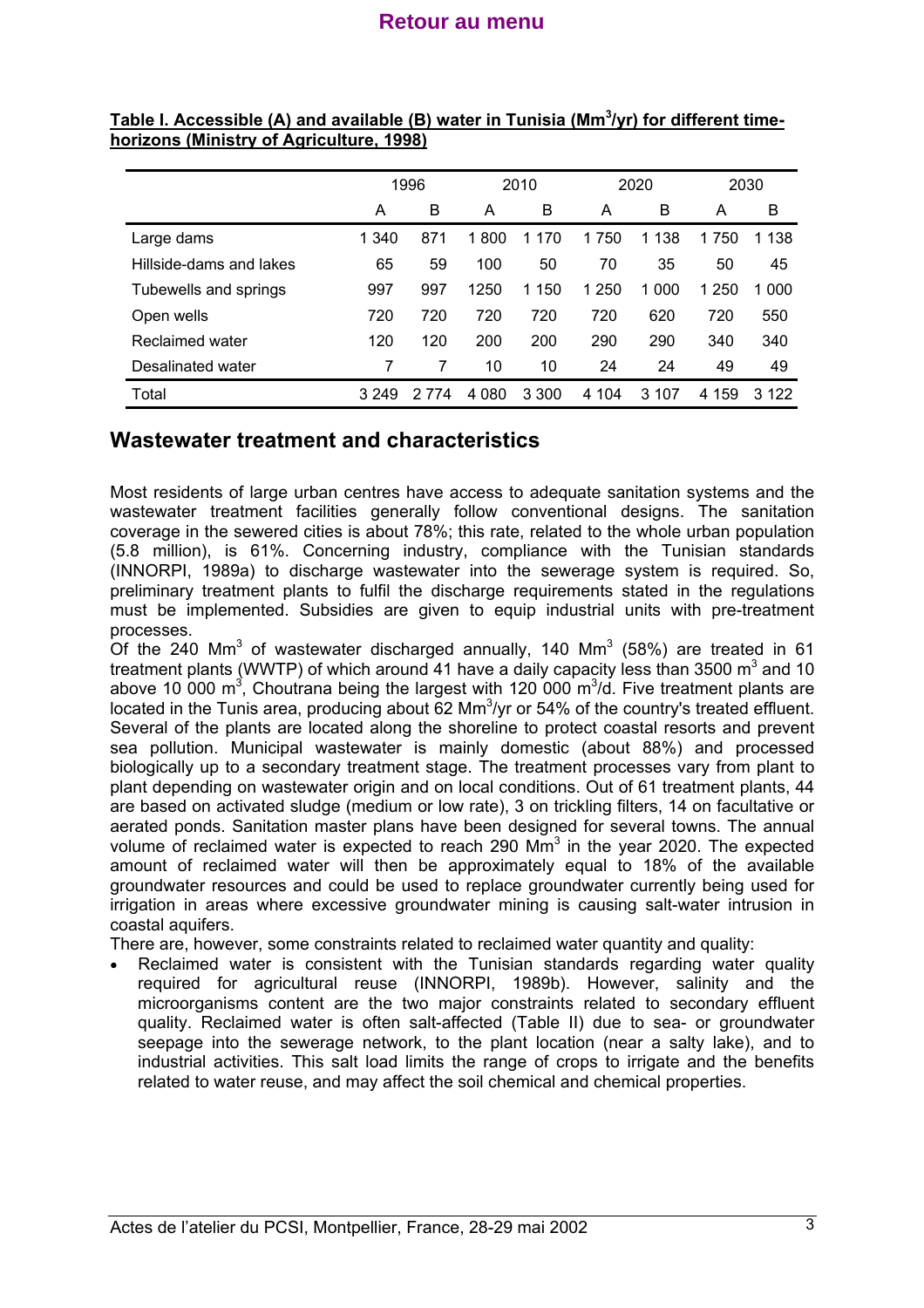| $EC$ ( $\mu$ S/cm)            | Annual flow $(m^3/yr)$ | %   |
|-------------------------------|------------------------|-----|
| Slightly saline: $700 - 3000$ | 14 006 664             | 12  |
| Medium saline: 3000 - 6 000   | 92 740 287             | 80  |
| Highly saline: 6000 - 14 000  | 9 231 807              | 8   |
| Total                         | 115 978 758            | 100 |

#### **Table II. Reclaimed water annual flow and salinity level**

• Tunis concentrates 54% of the country's effluent, which means that large storage infrastructures are needed. On the other hand, peri-urban irrigated areas are mainly devoted to the production of eaten raw vegetables, which is a major constraint to reuse development in the case of crop restrictions. Availability of agricultural land is another limiting factor, especially along seashores. Transfer of water for reuse may then be required even though expensive.

## **Water reuse implementing approaches**

A gradual approach to expanding reuse since the mid 1960s has been adopted (UNDP *et al*., 1992). The strategy has consisted of 1) extending wastewater treatment to all urban areas; 2) conducting pilot- and demonstration-scale irrigation operations on agricultural and green areas; 3) establishing large scale irrigation schemes; and 4) implementing a policy calling for an increase in the percentage of treated effluent that is to be reused. Different development phases can then be distinguished.

**First phase : Reclaimed water to safeguard citrus production.** Some of the wastewater from Tunis has been used since the early 1960s to irrigate 600 ha of citrus fruit orchards located at La Soukra (8 km North East of Tunis). The reason for using the wastewater was to reduce the impact of salt water intrusion due to excessive pumping of groundwater. The reuse has enabled citrus fruit orchards to be saved. Effluents were thus used, mainly during spring and summer, either exclusively or as a complement to groundwater. Irrigation of vegetables was not allowed.

**Second phase : Planned reclaimed water reuse.** The water reuse policy was launched at the beginning of the 1980s. The main applications of water reuse are agricultural irrigation, and landscape irrigation. Some pilot projects have been launched or are under study for groundwater recharge, irrigation of forests and highways, and wetlands development. Water reuse was implemented after the construction of existing treatment plants. However, for new plants, treatment and reuse are combined already at the planning stage.

About 35  $\text{Mm}^3$  of reclaimed water is annually allocated for reuse. A total flow of about 28 Mm<sup>3</sup>/yr. of treated effluent (approximately 20% of the treated effluent) is being reused. In some areas, irrigation with effluents is well established and most of the volume allocated is being used, while in new areas where irrigation is just beginning, the reclaimed water usage rate is slowly increasing. The area currently equipped is about 6500 ha, 80% of which are located around Tunis. Other projects are being implemented extending the area to 9000 ha. The use of secondary treated effluents in Tunisia is for a restrictive irrigation from which all vegetable crops, whether eaten raw or cooked, are forbidden. The main crops irrigated with treated wastewater are fruit trees (citrus, grapes, olives, peaches, pears, apples, grenades, etc.) (28.5%), fodder (alfalfa, sorghum, berseem, etc.) (45.3%), industrial crops (sugarbeet) (3.8%), and cereals (22.4%). 57% of the equipped area are sprinkler irrigated and 48% surface irrigated. Some farmers use localised irrigation systems. Cattle (milking cows, calves, sheep, and goats), not grazed on pastures irrigated with treated wastewater, is also fed with forage crops cultivated on the irrigated areas.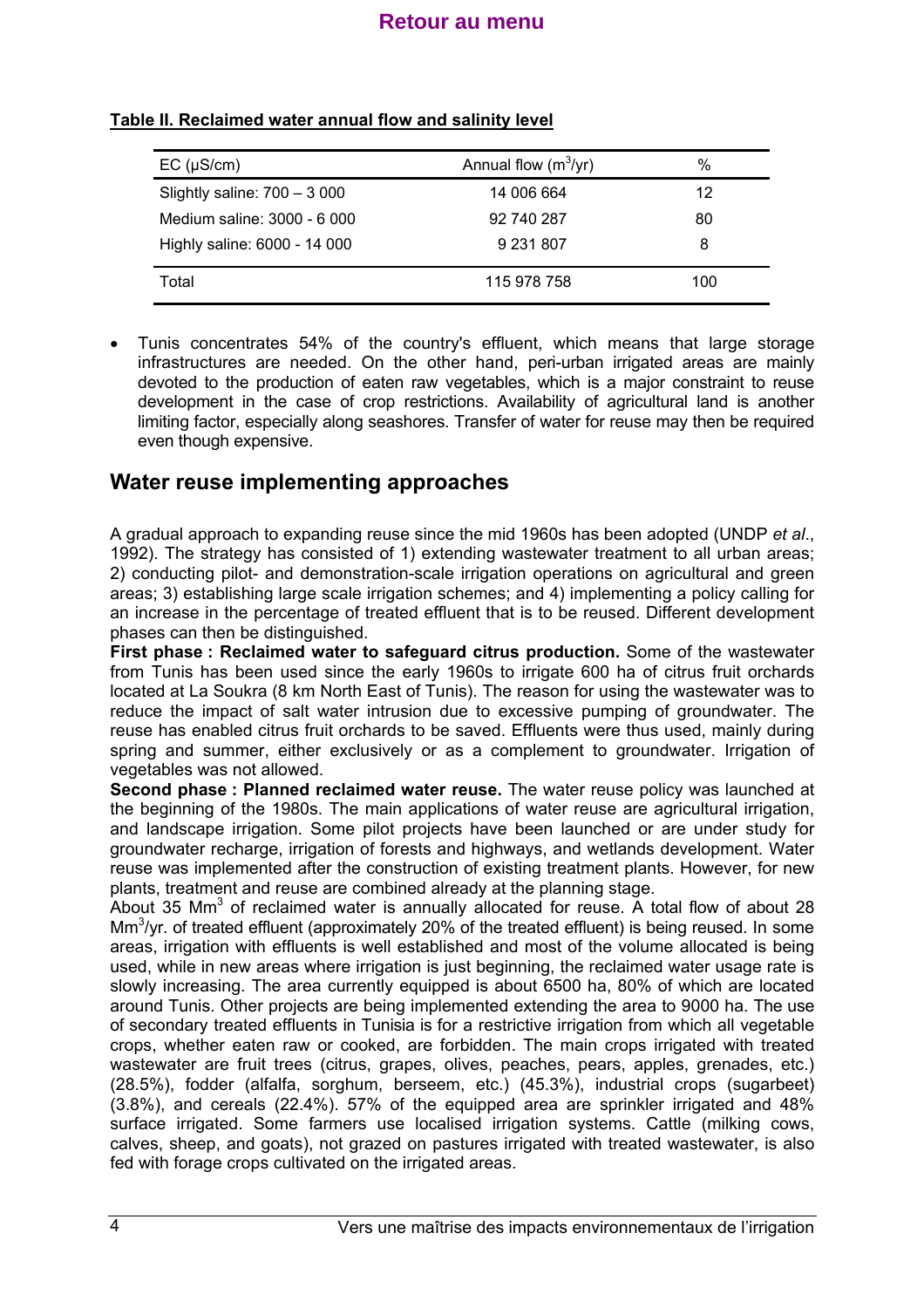A water reuse program has been established and experimental research has been conducted on the subject. The institutional and legal framework of water reuse in agriculture has been set up to regulate the treatment and the distribution of irrigation with reclaimed water, to supervise the Water Code and other enactments application and to control the sanitary aspects. Water reuse in agriculture is regulated by the 1975 Water Law and by the 1989 decree (Decree No. 89-1047). In separate documents, reclaimed water quality standards for reuse (INNORPI, NT 106.03, 1989b), wastewater disposal standards in receiving waters (INNORPI, NT 106.002, 1989a), a list of crops that can be irrigated as well as the specifications determining the conditions of reclaimed water reuse have also been set up. The reclaimed water quality criteria for agricultural reuse were developed using the FAO guidelines (Ayers and Westcot, 1985), the WHO guideline (1989) for restricted irrigation (< 1 helminth egg per litre), and other Tunisian standards related to irrigation or water supply. Responsibility from wastewater collection to use in agriculture is shared among various ministries: the Ministry of Agriculture (the National Sewerage and Sanitation Agency, the General Directorate for Agricultural Engineering, the Regional Commissariats for Agricultural Development), the Ministry of Public Health, the Ministry of Tourism and Handicrafts. Users' associations are also involved in water reuse operations.

As municipal wastewater discharges at a more or less constant rate throughout the year and as its volume will increase with urban, tourism, and industry development, wastewater will be reused for agricultural purposes -the area irrigated with treated wastewater is planned to expand up to 20-30 000 ha, i.e. 7-10% of the overall irrigated area, with 14 500 ha located around the Great Tunis- and in other activity sectors. A new wastewater treatment plant is planned for the city of Tunis *The Tunis-West project* with a design capacity in the year 2016 of 105 000 m<sup>3</sup>/d (41 Mm<sup>3</sup>/yr.). The treatment plant will be operated as a BOT. Interseasonal storage (9 Mm<sup>3</sup> in 2001, 15 Mm<sup>3</sup> in 2016) in hillside dams is included for water resources protection purposes, and increase of the resource. In a first phase, an irrigation scheme covering 1 000 ha is planned. The total irrigated area should cover about 6000 ha. Farmers' willingness to reuse reclaimed water is taken into account. Water users' associations will manage the irrigation system. The water distribution system at the plot level will be optimised and irrigation saving methods will be encouraged.

**Third phase : Development of reclaimed water reuse.** Actually, there are several other water reuse opportunities when the water quality is in adequacy with the intended end use of the effluent (Asano and Levine, 1996). Diversification of the reuse options by developing non-agricultural uses such as municipal, industrial, and environmental uses is on the way. Based on the on-going reuse projects, a study aimed at developing a strategy to promote water reuse was launched in 1997 (Bechtel and Scet, 1998). The study showed that the strategy should be oriented towards the substitution of conventional water by reclaimed water for the high-rated water activities or the creation of a new demand based on strategic projects. Promotion of reclaimed water reuse should be based on (1) a real water demand, (2) the definition of appropriate water quality standards for the different uses, (3) a relevant regulation, (4) clarified and identified responsibilities for the different interested parties, and (5) an efficient control on all the uses. The legal and institutional framework should be strengthened. Reclaimed water reuse should be more integrated to water resources management. By upgrading the water quality and with more widespread information, reclaimed water reuse should gain wider acceptance in the future. Projects aimed at developing water reuse have been proposed such as the implementation of the water reuse strategies for the Great Tunis and other major cities, groundwater recharge of some coastal aquifers, industrial reuse of reclaimed water, etc. (SERAH, 2002).

## **Research regarding use of reclaimed water**

A research program co-financed by UNDP was undertaken from 1981 to 1987 by the Rural Engineering Research Center (INRGREF actually). The aim was to determine the conditions to use reclaimed water and sewage sludge in agriculture taking into account their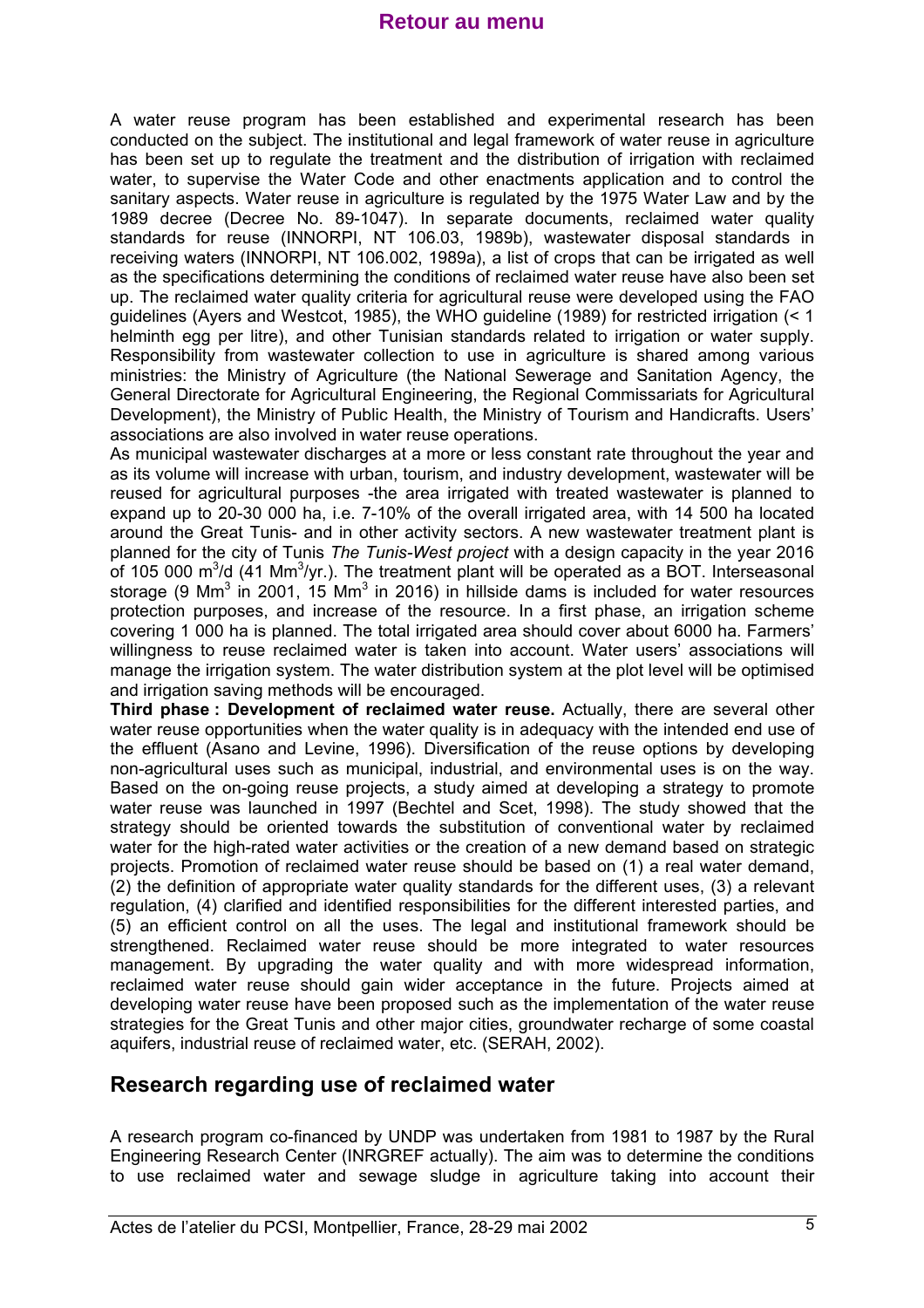composition, soil types, different crops, and sanitary aspects (UNDP, 1987a). The methodology that was adopted is mainly studies of real field conditions. Research is still continuing. A brief review of the results to date is presented here.

#### **Physical-chemical and biological quality of wastewater**

Chemical elements, bacteria, and parasitic content of raw and reclaimed water discharged from different wastewater treatment plants and reused in agriculture have been monitored. It was found that the chemical composition of effluents depended on the treatment process employed, the plant location, the proportion of industrial water compared to domestic, the seepage of brackish/sea water into the sewerage network, and finally on the quality of the water supply.

| <b>Parameter</b> | <b>Mean</b> | CV(%) | Range        | $NT^*$      |
|------------------|-------------|-------|--------------|-------------|
| pH               | 7.6         | 1.7   | $7.5 - 7.9$  | $6.5 - 8.5$ |
| SS               | 42.5        | 112.8 | 15 - 191     | 30(a)       |
| <b>COD</b>       | 173.6       | 87.9  | $61 - 640$   | 90(a)       |
| BOD <sub>5</sub> | 35.3        | 52.1  | $18 - 70$    | 30(a)       |
| $EC$ (dS/m)      | 4.1         | 41.0  | $2.4 - 8.9$  | 7.0         |
| TDS $(g/L)$      | 2.6         | 41.4  | $1.5 - 5.6$  |             |
| <b>SAR</b>       | 8.5         | 44.9  | $5.1 - 17.6$ |             |
| N                | 42          | 36.7  | $27 - 85$    |             |
| P                | 3.6         | 45.3  | $1.6 - 6.5$  |             |
| Κ                | 52          | 51.2  | 18 - 120     |             |

#### **Table III. Average element concentration for effluents (in mg/L)**

\* Tunisian standards (INNORPI, 1989b).

The composition was characterized by a moderate salinity and sodicity for most of the treatment plants (Table III). This means, consequently, soil salinization risks. Alkalinization risks may not be important because of the high concentration of Ca and the elevated electrical conductivity of the effluents. The fertilizing elements concentration was 30.0 mg N/L, 3.6 mg P/L, and 52.0 mg K/L, on average. Reclaimed water had a high variability of the organic parameters which, for N and P, may be a constraint for fertilization purposes, and a low trace elements content (Table IV), far below the expected toxicity thresholds (Bahri, 1998a). The concentration of almost all regulated elements in raw and reclaimed water were below the maximum concentration recommended for agricultural reuse by the Tunisian standards (INNORPI, 1989b) and had a high fertilizing content which may widely exceed the needs of plant growth for nitrogen and potassium. Over-application of nitrogen exceeding requirements for crop growth may present some risks for crops and/or groundwaters.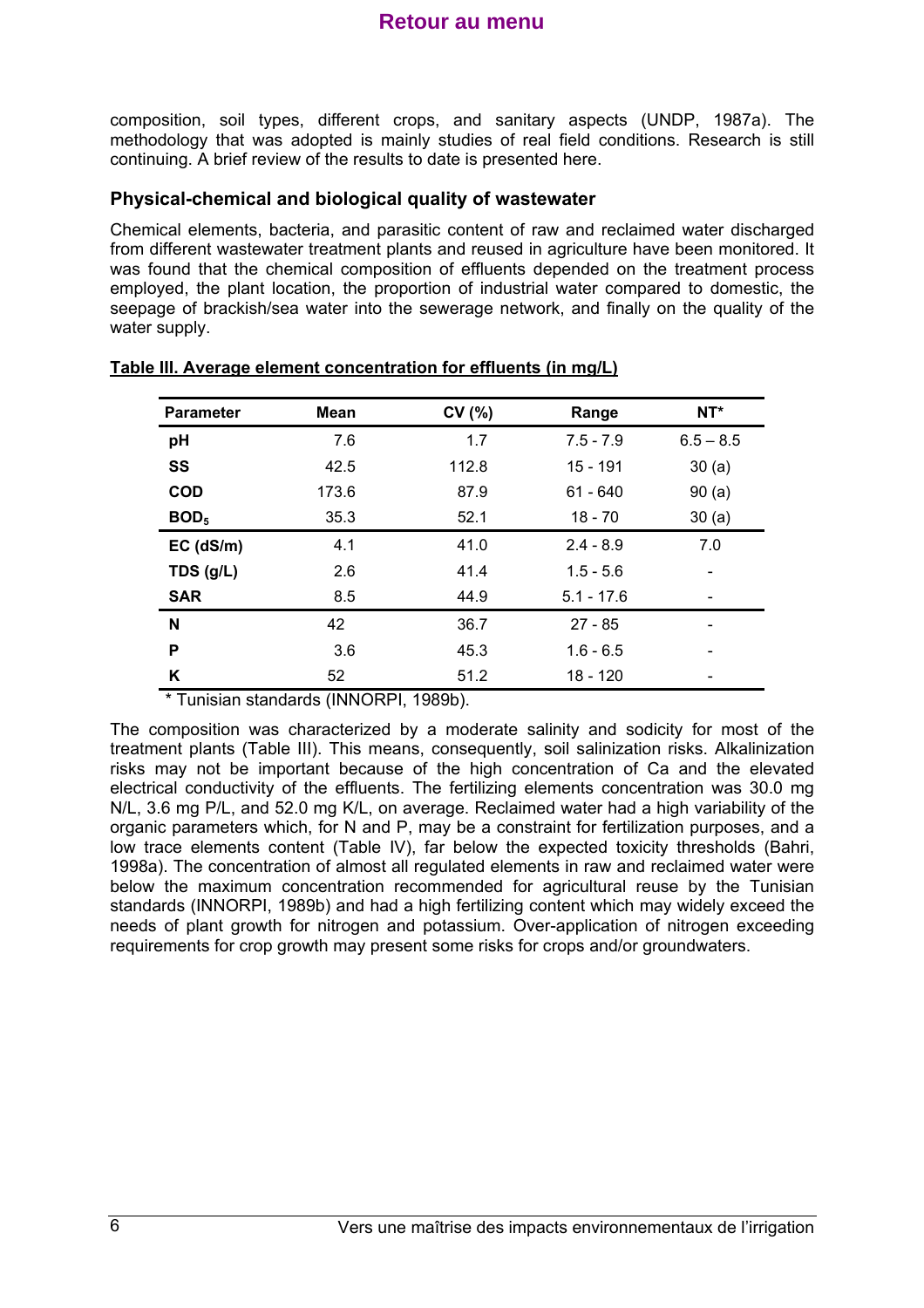| <b>Parameter</b> | <b>Influent</b> | <b>Effluent</b> | Sewage sludge |
|------------------|-----------------|-----------------|---------------|
| рH               | $7.1 - 7.9$     | $7.5 - 7.9$     | $6.1 - 8.4$   |
| EC(a)            | $3.0 - 10.4$    | $2.4 - 8.9$     | $2.7 - 11.8$  |
| в                | $0.7 - 1.7$     | $0.3 - 1.4$     | $12 - 111$    |
| $_{\rm Cd}$      | $0.004 - 0.010$ | $0.004 - 0.008$ | $1 - 39$      |
| Co.              | $0.012 - 0.041$ | $0.012 - 0.031$ | $11 - 34$     |
| Cr               | $0.010 - 0.109$ | $0.009 - 0.023$ | $33 - 490$    |
| <b>Cu</b>        | $0.040 - 0.160$ | $0.011 - 0.025$ | 44 - 431      |
| Ni               | $0.027 - 0.051$ | $0.021 - 0.049$ | $12 - 293$    |
| <b>Pb</b>        | $0.050 - 0.347$ | $0.035 - 0.066$ | $57 - 1580$   |
| Zn               | $0.074 - 0.482$ | $0.023 - 0.063$ | $170 - 1500$  |

**Table IV. Element concentration for wastewater (mg/L) and sewage sludge (mg/kg)**

(a): EC is measured as dS/m at 25°C in water or 1:5 extract in sludge.

Average faecal coliforms and streptococci removal (log units) was about 0-2 in biological wastewater treatment plants such as activated sludge, around 1-2 in aerated lagoons, and from 2 to 5 in stabilization ponds (Trad-Raïs, 1992, 1995). The different treatment processes did not result in a complete removal of pathogenic bacteria such as salmonella except effluents from stabilization ponds which were free of these pathogens. Consequently, stabilization ponds, compared to intensive biological treatment systems, may produce a higher bacterial effluent quality (Trad-Raïs, 1989) consistent with WHO guidelines (WHO, 1989). Reclaimed water had a certain parasitic load, which depends on the treatment process. Stabilization pond effluents were free of parasites.

#### **Soil physical properties, chemical composition, and bacterial contamination**

Application of reclaimed water on alluvial and sandy-clayey to sandy soils of experimental stations, has led to little modifications of their physical properties: bulk density of the soil surface layer (0-5 cm) was the same whatever the irrigation water quality (reclaimed water or groundwater) was. Irrigation with reclaimed water did not affect the soil trace element content but, on the contrary, it affected the chemical composition of La Soukra clayey-sandy soils (Bahri, 1987). An increase in the electrical conductivity and in the sodium adsorption ratio and a change in the soil solution composition (bicarbonate-calcic  $\rightarrow$  sodium-chloride) were noticed. This increase was, in this case, within the usual range found when using conventional water. Concerning the bacterial level of contamination, no significant effects of reclaimed water application were recorded on the soil over two years. Microorganisms die-off in the soil was shown to be sensitive to factors such as the climate (temperature, insolation, precipitation, and relative humidity), soil texture, and plant canopy (UNDP, 1987a).

#### **Plant growth, yield, chemical composition, water consumption, and bacterial contamination**

Tests were conducted during four years on two species, a fodder crop, sorghum (*Sorghum vulgare*) and a vegetable, pepper (*Capsicum annuum*), and were compared to a control irrigated with well water; the first was flood-irrigated, the second was furrow-irrigated. Irrigation with reclaimed water had a favourable effect on the growth of sorghum and led to a significant increase of N, P, and K contents in plant tissues (Rejeb, 1992) with, however, a lower efficiency in the use of these elements compared to mineral fertilizing (Rejeb, 1993). No effect was noticed for pepper. Fertilizing element (N, P, and K) uptake differed with the crop species but remained low compared to the soil residual load entailing nitrate groundwater pollution risks. Concerning trace elements, only Fe and Zn concentrations in sorghum leaves increased significantly without reaching thresholds values; the same was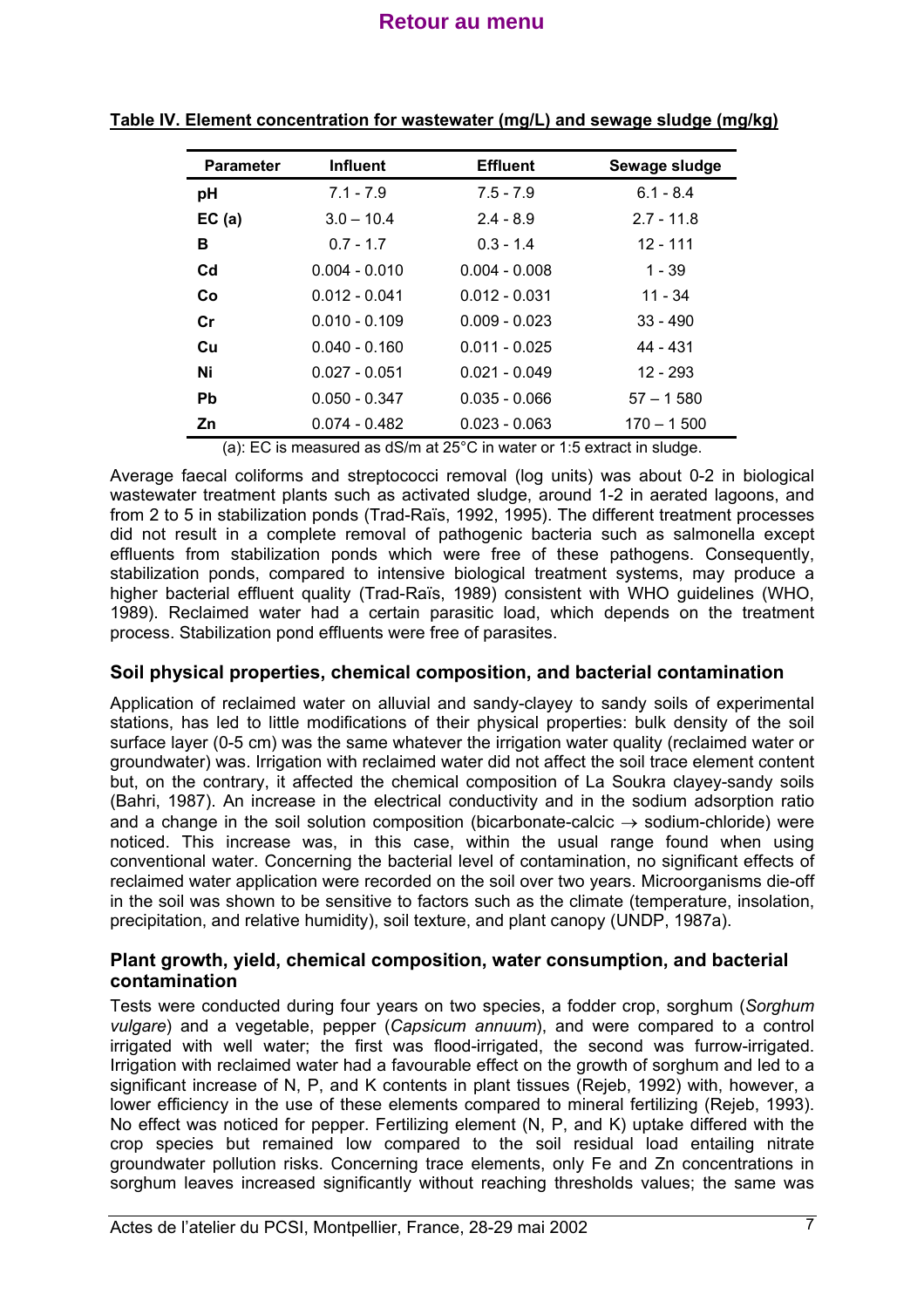observed for B (Rejeb, 1992). Similar studies were conducted on maize, alfalfa, and barley. The use of reclaimed water compared to irrigation with groundwater resulted in higher annual and perennial crop yields. Recycling of wastewater nutrients can then offer both environmental and economic benefits. In pot experiments, N, P, and K efficiency of reclaimed water was compared to mineral fertilizing (ammonium nitrate). Results showed that global effects of effluents were less important than that of mineral fertilizers; however, compared to a non-fertilized control, wastewater application led to a higher dry matter production. Therefore, irrigation with reclaimed water has to be considered as a complementary fertilization that has to be taken into account when the fertilizer amount to apply is to be evaluated. Water consumption of citrus trees did not depend on the water quality (UNDP, 1987a).

Tests conducted during two years showed that citrus fruits produced on plots irrigated with reclaimed water and not in contact with the soil were free of faecal germs. Contamination level of citrus fruits picked up on the soil of plots irrigated with reclaimed water was significantly higher than that of fruits picked from the trees (UNDP, 1987a). As to annual crops, experiments were made first to evaluate the bacterial quality of fodder crops irrigated with effluents and to compare them to non-irrigated fodder crops (winter crops) or to fodder irrigated with groundwater (Trad-Raïs, 1991). Results showed that faecal contamination of forage crops sampled from control plots was not equal to zero. This contamination, due to natural factors, was higher for summer forage crops. Bacterial quality of forage crops irrigated with reclaimed water depended on the crop specie, the number of days since the last irrigation occurred and the climatic conditions. For both sorghum and alfalfa, 7 to 10 days were required between the last irrigation and the cutting to achieve natural decontamination. The natural die-off of faecal microorganisms on sorghum plants was quicker in summer than in autumn. As to pepper, tests did not show any particular fruit contamination.

#### **Chemical and bacterial groundwater composition**

Besides reclaimed water reuse for agricultural purposes, seasonal recharge of the shallow and sandy aquifer of Nabeul has been performed since 1985. Activated sludge effluents that were not used for irrigation during winter season were infiltrated and stored into the aquifer, thus increasing the volume farmers can pump during summer season to irrigate citrus orchards. Artificial groundwater recharge is operated at experimental scale in infiltrationpercolation basins and in the riverbed in the Cap Bon area. Groundwater recharge efficiency was proven not only by the increase of the water level in the wells but also by the improvement of the production of the surrounding wells. This experiment allowed an underground storage and an additional treatment step as wastewater slowly infiltrated through the unsaturated zone (7 months after the end of the recharge, nitrogen concentrations were about few milligrams per litre) through the unsaturated zone (UNDP, 1987b). However, no clear conclusion could be drawn about the effect of reclaimed water on the bacterial and chemical composition of shallow groundwater since the initial contamination level of most of the wells was relatively high and subject to seasonal variations. According to the *state of the art* of soil-aquifer treatment (Bouwer, 1991; Brissaud and Salgot, 1994), improved operation of this facility would lead to a groundwater quality meeting unrestricted irrigation requirement (Rekaya and Brissaud, 1991). Performing coastal aquifer recharge, where the hydrogeological context is favourable, would make water reuse well accepted by farmers. This subject is still under study and other sites are screened for further studies including the comparison of different treatment processes preceding recharge.

#### **Recreational reuse**

Since the beginning of the 1970s and with the development of tourism, a policy was set up for golf course irrigation with reclaimed water. Golf course irrigation means a high rate of water reuse and a water demand that lasts all the year long through varying climatic conditions. Actually, the eight existing golf courses are irrigated with secondary-treated effluent. Some are irrigated with reclaimed water blended with conventional water (surface or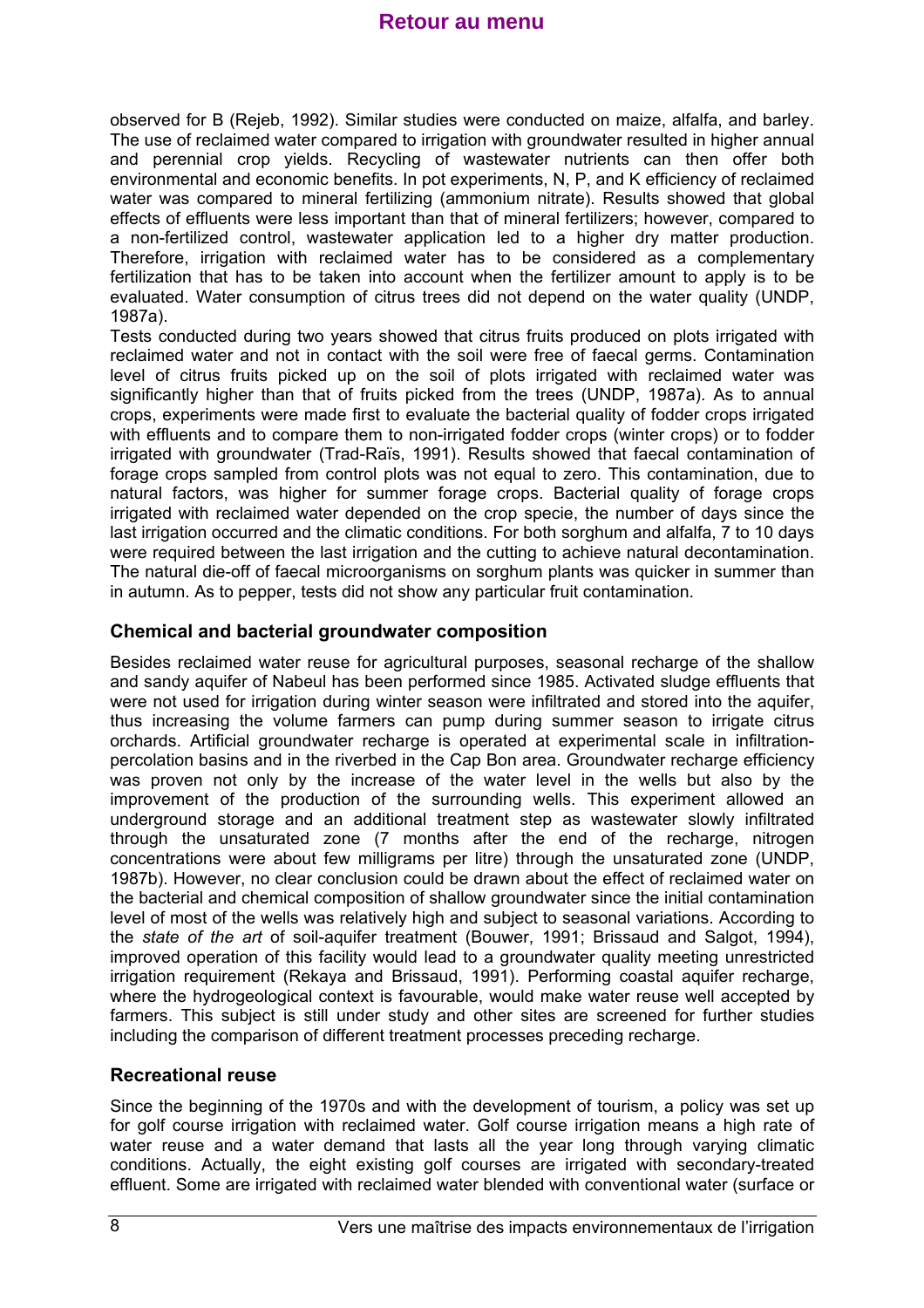ground-water). Irrigation water is in compliance with the WHO guidelines (1989) for water reuse on recreational areas with free access to the public (2.3 log. units /100 mL) during winter and part of spring (Bahri *et al*., 2001). Polishing secondary effluents through lagooning or seasonal storage would lower health hazards and contribute to increase this demand of reclaimed water (Bahri *et al*., 2000). Supplying reclaimed water to golf courses, green belts, and hotel gardens would result in an optimization of both investment and operation costs.

#### **Long-term effects**

Investigations in La Soukra's perimeter, which has been irrigated for more than twenty years with reclaimed water have been conducted. The results did not show notable effects on soils, crops, or groundwater. A study conducted in this scheme to evaluate health impacts of reclaimed water reuse could not set up a clear cause-effect relationship between the observed diseases and the reuse practice.

#### **Research needs**

Additional scientific work is needed to reduce persistent uncertainty about the potential impacts on human health and the environment from exposure to reclaimed water. A number of knowledge gaps are identified in the following:

- Improvement of existing treatment processes and appropriate selection/combination of treatment methods.
- Development of cost-effective and innovative wastewater treatment technologies, especially energy-saving and reliable processes (biotechnologies for degradation of refractory organics, etc.).
- Disinfection treatment processes.
- Storage systems: planning, operation, improvement of reclaimed water quality.
- Achieving best use of nutrients without adverse impacts such as over-fertilization problems and groundwater pollution.
- Fate of microorganisms and contaminants (refractory trace organics, pharmaceutically active chemicals, etc.) in the water-soil-plant system and evaluation of the soil's absorptive capacity to assimilate, and detoxify pollutants in agricultural and groundwater recharge applications.
- Improvement of irrigation systems (filtration, distribution (localized, etc.), etc.).
- Long-term effects of reclaimed water reuse on the soil-plant-aquifer system.
- Risk assessment studies on water-soil-plant-animal-human exposure pathways. Decentralized management of wastewater treatment and reuse for small communities. Assessment of the reclaimed water market and screening other reuse opportunities: groundwater recharge, municipal, industrial uses, etc. Evaluation of the socio-economic feasibility of reclaimed water reuse.

## **Conclusion**

During the last decades, Tunisia has gained experience in the field of irrigation with emphasis on the use of marginal water for agricultural crops. To try on a rational basis to make a better use of the water resources on account of their rather limited quantity, research should continue along some of the lines already carried out with a broadening of it with emphasis on socio-economic aspects. This also requires a strengthening of the human potential of researchers, material means, and integrated multidisciplinary efforts.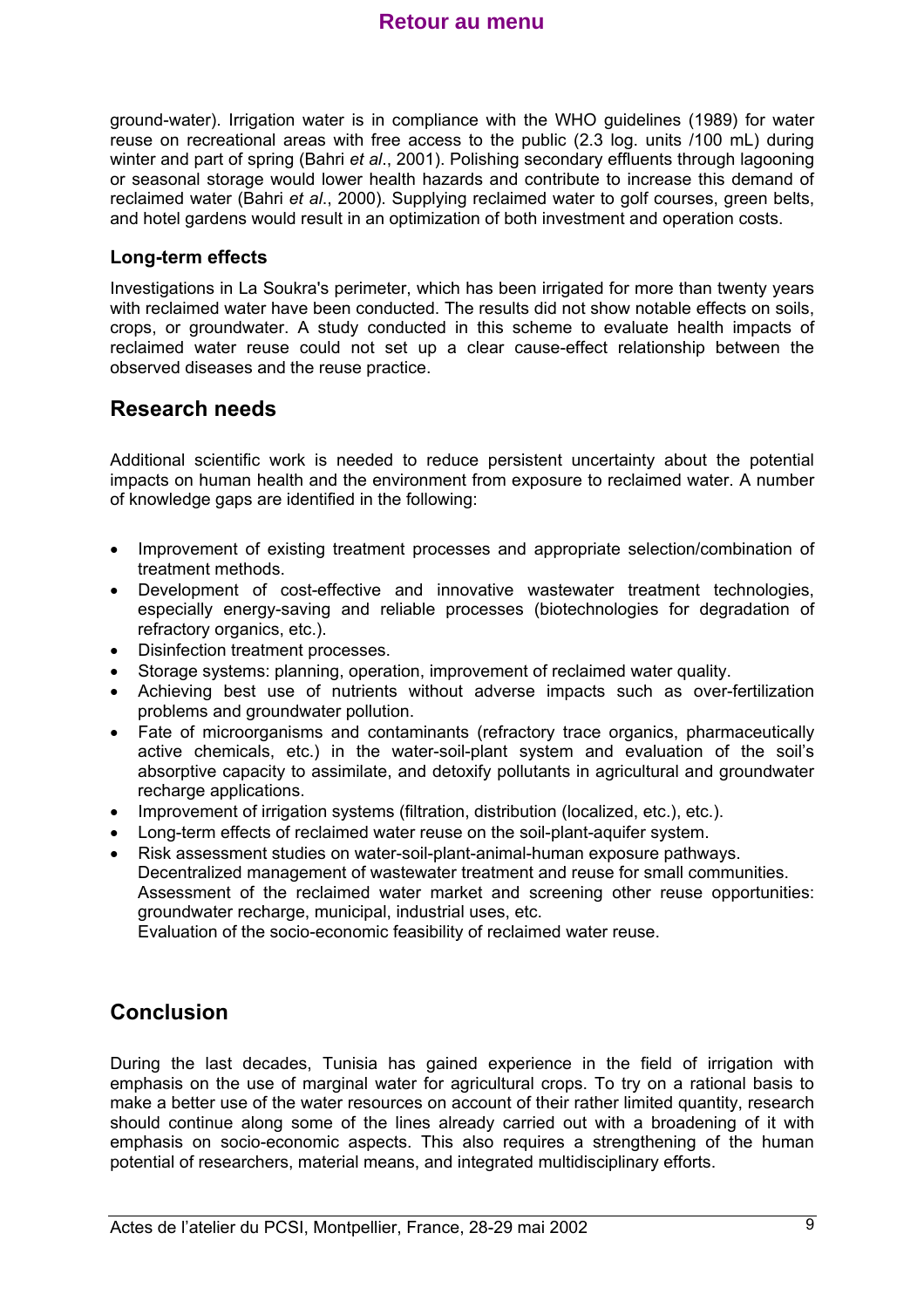# **Bibliography**

ASANO T. and LEVINE A. D. 1996. Wastewater reclamation, recycling and reuse: past, present, and future. Wat. Sci. Tech. 33 (10-11), 1-14.

AYERS, R.S. and WESTCOT, D.W., 1985. Water Quality for Agriculture, FAO Irrigation and Drainage Paper, No. 29, FAO

BAHRI, A. 1987. Utilization of treated wastewater and sewage sludge in agriculture in Tunisia, Desalin. 67:233-244.

BAHRI, A. 1998a. Fertilizing value and polluting load of reclaimed water in Tunisia, Wat. Res., Vol. 32, No. 11, pp. 3484-3489.

BAHRI, A. 1998b. Wastewater reclamation and reuse in Tunisia, In: Wastewater Reclamation and Reuse, Water Quality Management Library, Vol. 10, ed. T. Asano, Technomic Publishing Co., Inc., 877-916.

BAHRI, A., BASSET, C. and JRAD-FANTAR, A. 2000. Agronomic and health aspects of storage ponds located on a golf course irrigated with reclaimed wastewater in Tunisia, Wat. Sci. Tech. Waste Stabilisation Ponds: Technology and the Environment, Vol. 42, No. 10-11, pp. 399-406.

BAHRI, A., BASSET, C., OUESLATI, F. and BRISSAUD, F. 2001. Reuse of reclaimed wastewater for golf course irrigation in Tunisia, Wat. Sci. Tech. 43 (10), 117-124.

BOUWER, H. 1991. Role of groundwater recharge in treatment and storage of water reuse. Wat. Sci. Tech. 24 (9), 295-302.

BRISSAUD, F. and SALGOT, M. 1994. Infiltration percolation as a tertiary treatment. Hydrotop 94, Marseille, 12-15 April, Vol II: 391-398.

EIGHTH ECONOMIC AND SOCIAL DEVELOPMENT PLAN (1997-2001). 1997.

INSTITUT NATIONAL DE LA NORMALISATION ET DE LA PROPRIETE INDUSTRIELLE. 1989a. Environment Protection - Effluent discharge in the water bodies - Specifications relative to discharges in the marine environment, hydraulic environment and in the sewers (in French), Tunisian standards, INNORPI, NT 106.002.

INSTITUT NATIONAL DE LA NORMALISATION ET DE LA PROPRIETE INDUSTRIELLE. 1989b. Environment Protection - Use of reclaimed water for agricultural purposes - Physical, chemical and biological specifications (in French), Tunisian standards, INNORPI, NT 106.03.

JOURNAL OFFICIEL DE LA REPUBLIQUE TUNISIENNE. 1989. Decree No. 89-1047 issued on July 28 1989 regulating the use of reclaimed water for agricultural purposes (in French).

MINISTRY OF AGRICULTURE, 1998. Eau 21 – Stratégie du secteur de l'eau en Tunisie à long terme 2030. Report prepared by Khanfir, R., M.H. Louati, H.L. Frigui, M.L. El Echi, A. Marzouk, and A. Alouini, 81 p. + cartes + annexes.

MINISTRY OF AGRICULTURE / BECHTEL INTERNATIONAL INC. and SCET-TUNISIA. 1998. Développement de la stratégie pour promouvoir la réutilisation des eaux usées épurées dans le secteur agricole ou autres, Etude du Secteur de l'Eau, Final Report, December 1998, 112 p. + Appendixes.

REKAYA, M. and BRISSAUD, F. 1991. Recharge de la nappe de l'Oued Souhil par des effluents secondaires. XXI° J. de l'Hydraulique: Les eaux souterraines et la gestion des eaux, Sophia Antipolis, 29-31 January, II. 4. 1-II. 4.8.

REJEB, S. 1992a. Irrigation d'un sudangrass avec des eaux usées traitées. I. Effet fertilisant, Fourrages, 130, pp. 171-179.

REJEB, S. 1992b. Irrigation d'un sudangrass avec des eaux usées traitées. II. Risque de contamination par les micro-éléments, Fourrages, 130, pp. 181-190.

REJEB, S. 1993. Comparaison de l'utilisation de l'azote des eaux usées traitées et de l'ammonitrate par le sorgho fourrager (*Sorghum sudanense*), Discovery and Innovation, 5, 4, pp. 347-353.

SERAH, 2002. Etude de la stratégie nationale de valorisation des eaux usées traitées – Rapport de synthèse, juillet 2002, ONAS, 98 p.

TRAD-RAÏS, M. 1989. Surveillance bactériologique et parasitologique des eaux usées brutes et traitées de la ville de Tunis, Archs. Inst. Pasteur Tunis, 66 (3-4), pp. 275-287.